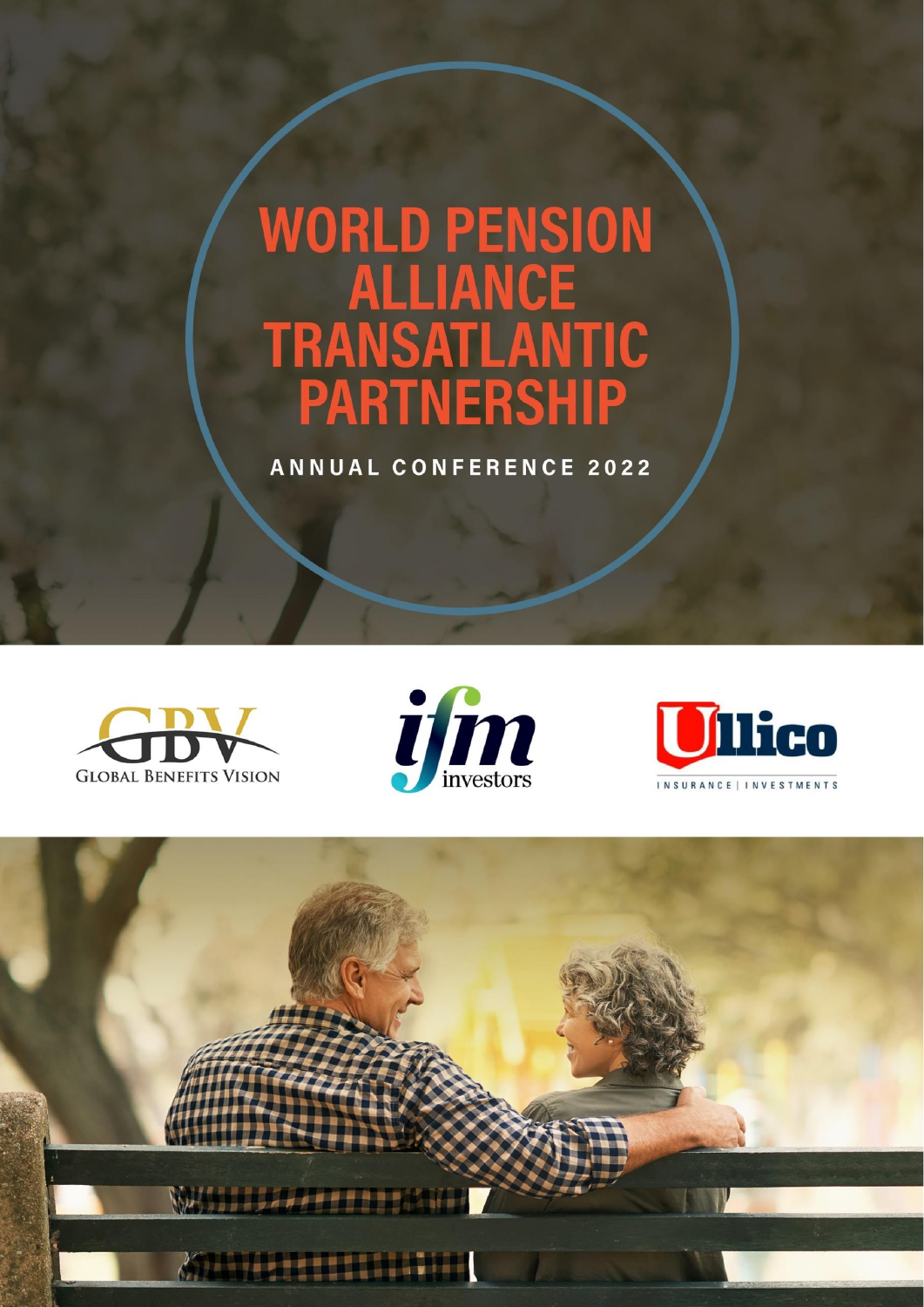

| 13 <sup>th</sup> Annual World Pension Alliance Transatlantic Conference 2022<br>Virtual Event 7-8 June 2022 |                                                                                                                                                                                                                                                                                                                                                              |  |
|-------------------------------------------------------------------------------------------------------------|--------------------------------------------------------------------------------------------------------------------------------------------------------------------------------------------------------------------------------------------------------------------------------------------------------------------------------------------------------------|--|
| <b>SESSION</b><br><b>TIMES</b>                                                                              | <b>DAY ONE - GLOBAL TRENDS IN PENSIONS - NAVIGATING THE TURMOIL</b><br><b>TUESDAY 7 JUNE 2022</b><br>16h-19h CEST (10 am - 1 pm Washington & Montreal, EDT)                                                                                                                                                                                                  |  |
| $16h - 16h10$<br><b>CEST</b>                                                                                | <b>OPENING SPEECH</b>                                                                                                                                                                                                                                                                                                                                        |  |
| $10 am - 10.10$                                                                                             | <b>Welcome and Introductory Speech:</b>                                                                                                                                                                                                                                                                                                                      |  |
| am EDT                                                                                                      | Eva Scheerlinck, Chair, WPA and CEO, AIST                                                                                                                                                                                                                                                                                                                    |  |
| $16h10 - 16h25$<br><b>CEST</b>                                                                              | <b>INTRODUCTORY SPEECH 1</b>                                                                                                                                                                                                                                                                                                                                 |  |
| 10.10 $am -$<br>10.25 am EDT                                                                                | Introduction to session & Keynote Speaker:                                                                                                                                                                                                                                                                                                                   |  |
|                                                                                                             | Derek W. Dobson, CEO, CAAT Pension Plan                                                                                                                                                                                                                                                                                                                      |  |
| $16h25 -$<br>17h20<br><b>CEST</b>                                                                           | <b>SESSION ONE: GEOPOLITICAL ENVIRONMENT - HOW ARE PENSION FUNDS DEALING WITH</b><br><b>TURMOIL?</b>                                                                                                                                                                                                                                                         |  |
| 10.25 $am -$<br>11.20 am EDT                                                                                | Blurb: Given the current low interest environment and growing inflation rates, how will<br>pension funds deal with this? Where are markets and rates of return headed? What if a<br>sustained period of low investment returns becomes the norm? What does this mean for the<br>financial sustainability of pension funds and the future of pension capital? |  |
|                                                                                                             | <b>Panelists:</b><br>Europe: Ann Verlinden, Secretary General, PensioPlus                                                                                                                                                                                                                                                                                    |  |
|                                                                                                             | Australia: Gregg McClymont, Executive Director, Public Affairs, IFM Investors                                                                                                                                                                                                                                                                                |  |
|                                                                                                             | Moderator: Eric Müller-Borle, Founder, Global Benefits Vision                                                                                                                                                                                                                                                                                                |  |
|                                                                                                             |                                                                                                                                                                                                                                                                                                                                                              |  |
|                                                                                                             |                                                                                                                                                                                                                                                                                                                                                              |  |
| 17h20-17h30<br><b>CEST</b>                                                                                  |                                                                                                                                                                                                                                                                                                                                                              |  |
| 11.20 $am -$<br>11.30 am EDT                                                                                | <b>COFFEE BREAK</b>                                                                                                                                                                                                                                                                                                                                          |  |





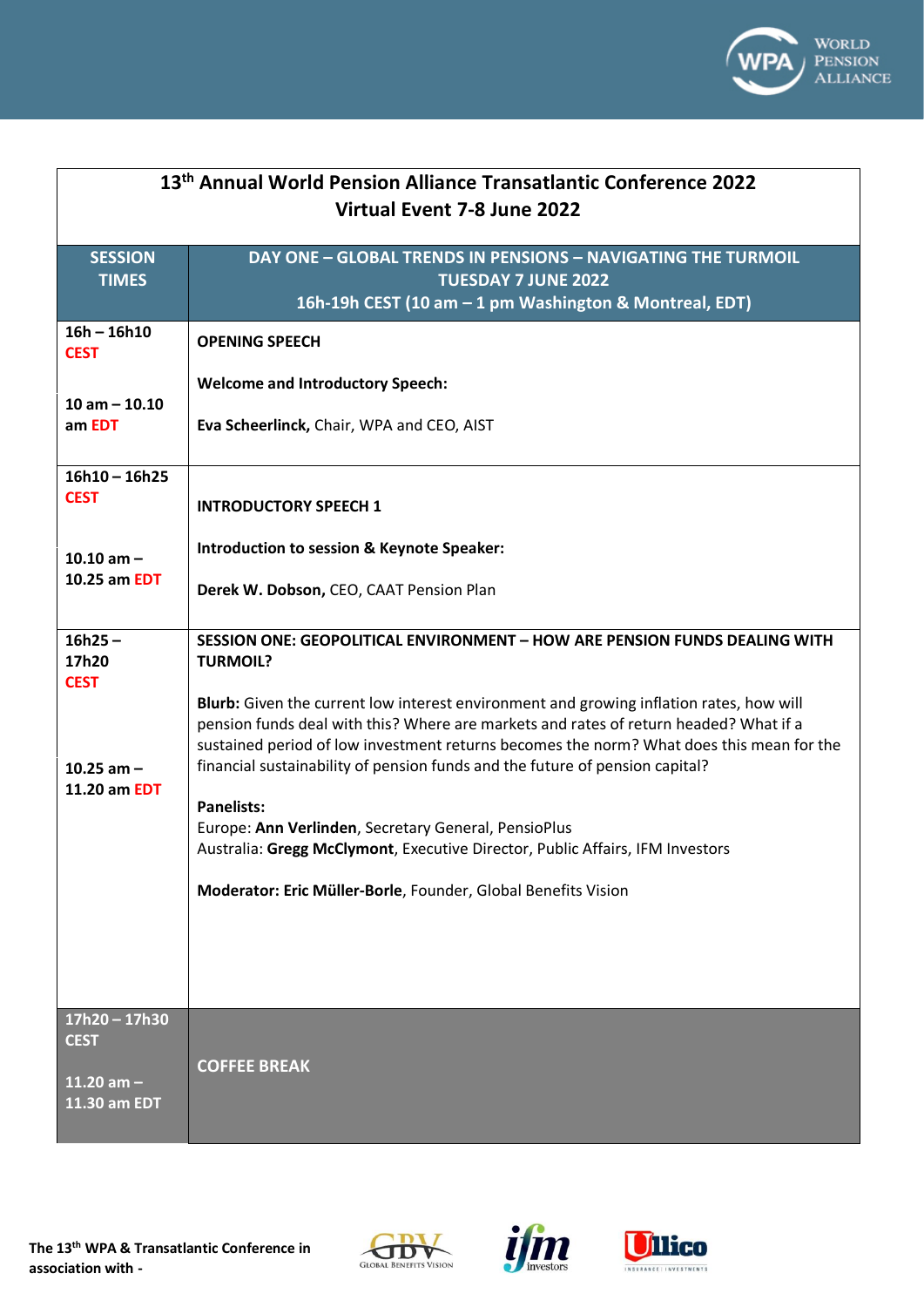

| <b>SESSION TWO</b>             |                                                                                                                                                                                                                              |  |
|--------------------------------|------------------------------------------------------------------------------------------------------------------------------------------------------------------------------------------------------------------------------|--|
| 17h30 - 19h CEST /             |                                                                                                                                                                                                                              |  |
|                                | 11:30 am - 1 pm Washington & Montreal, EDT                                                                                                                                                                                   |  |
| $17h30 -$<br><b>17h40 CEST</b> | <b>INTRODUCTORY SPEECH TWO</b>                                                                                                                                                                                               |  |
|                                | Mr. Matti Leppälä, Secretary General, PensionsEurope                                                                                                                                                                         |  |
| 11.30 $am -$<br>11.40 am EDT   |                                                                                                                                                                                                                              |  |
| $17h40 - 17h50$<br><b>CEST</b> | <b>Introduction to Session: Sponsor</b>                                                                                                                                                                                      |  |
|                                | Albena Vassileva, Executive Director, Infrastructure, IFM Investors                                                                                                                                                          |  |
| 11.40 $am -$                   |                                                                                                                                                                                                                              |  |
| 11.50 am EDT                   |                                                                                                                                                                                                                              |  |
| $17h50 - 18h50$<br><b>CEST</b> | SESSION TWO - COP26, NET ZERO, CARBON TRANSITION AND ALL THINGS SUSTAINABILITY                                                                                                                                               |  |
|                                | Blurb: With commitments to Net Zero, what does this mean for international pension funds<br>in transitioning to carbon neutral? What are the challenges, opportunities and emerging<br>issues of moving from brown to green? |  |
| 11.50 $am -$                   |                                                                                                                                                                                                                              |  |
| 12.50 pm EDT                   | <b>Panelists:</b><br>US: Sonia Axter, Managing Director, Head of Asset Management, Ullico                                                                                                                                    |  |
|                                | Canada: Brian Minns, Managing Director, Responsible Investing, University Pension Plan<br>Ontario                                                                                                                            |  |
|                                | Australia: Kelly Christodoulou, Senior ESG Consultant, Investments, AustralianSuper                                                                                                                                          |  |
|                                | Moderator: Mr. Matti Leppälä, Secretary General, PensionsEurope                                                                                                                                                              |  |
| $18h50 - 19h$<br><b>CEST</b>   | <b>CLOSING SPEECH</b>                                                                                                                                                                                                        |  |
| 12.50 pm $-1$<br>pm EDT        | Eric Müller-Borle, Founder, Global Benefits Vision                                                                                                                                                                           |  |





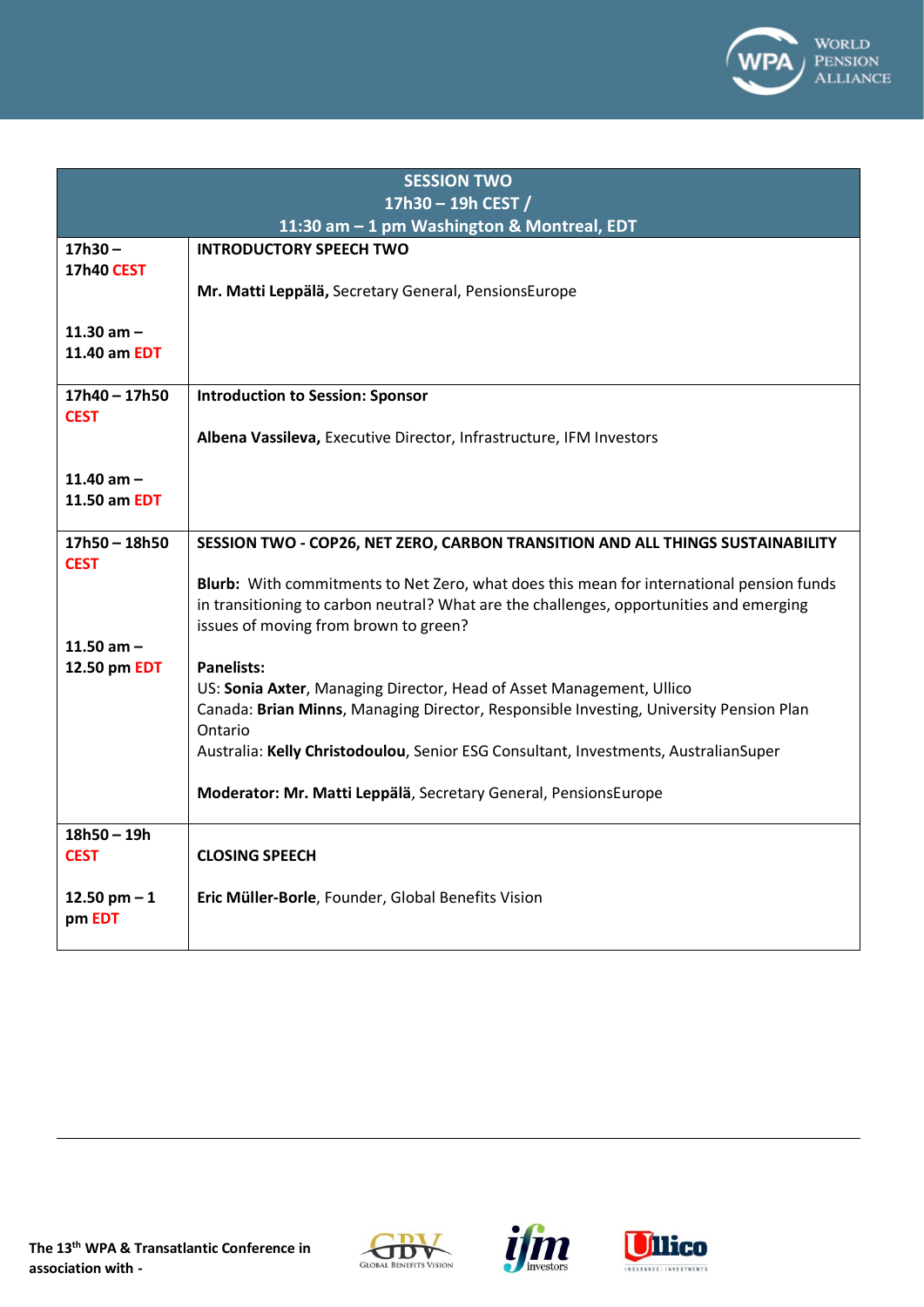

| <b>SESSION</b>                 | DAY TWO - GLOBAL TRENDS IN HEALTHCARE & LABOUR MARKET                                                                                                                                                                                                                                       |
|--------------------------------|---------------------------------------------------------------------------------------------------------------------------------------------------------------------------------------------------------------------------------------------------------------------------------------------|
| <b>TIMES</b>                   | <b>WEDNESDAY 8 JUNE 2022</b>                                                                                                                                                                                                                                                                |
|                                | 16h10-19h00 CEST (10.10 am - 1.00 pm Washington & Montreal, EDT)                                                                                                                                                                                                                            |
| $16h10 -$<br><b>16h20 CEST</b> | Introduction: Welcome from the organisers                                                                                                                                                                                                                                                   |
|                                | Canada - Susan Bird, CEBS, Fellow ISCEBS, HIA, ICD.D; President, The McAteer Group of<br>Companies                                                                                                                                                                                          |
| 10.10 $am -$<br>10.20 am EDT   |                                                                                                                                                                                                                                                                                             |
| $16h20 -$<br><b>17h20 CEST</b> | <b>SESSION THREE: AGEING WELL - HEALTH CARE AND AFFORDABILITY</b>                                                                                                                                                                                                                           |
|                                | <b>Blurb</b> : It is well-known that as the global population ages, the dependency on health care and<br>long-term care will grow. What are the factors for ageing well? Are we providing a diversity of<br>care options? What are the emerging issues for members and pension funds alike? |
| 10.20 $am -$<br>11.20 am EDT   | <b>Panellists:</b>                                                                                                                                                                                                                                                                          |
|                                | Europe: Bertrand Boivin-Champeaux, Head of Insurance and Pension Unit, CTIP<br>Canada: Dr. Elaine Chin, Founder, Innovation Health Group                                                                                                                                                    |
|                                | Australia: Charlotte Cartwright, Partner, Eversheds Sutherland                                                                                                                                                                                                                              |
|                                | Moderator: Giuseppe Perretti, Policy Advisor Healthcare & Provident Funds at the European<br>Association of Paritarian Institutions - AEIP                                                                                                                                                  |
|                                |                                                                                                                                                                                                                                                                                             |
| $17h20 - 17h30$<br><b>CEST</b> |                                                                                                                                                                                                                                                                                             |
|                                | <b>COFFEE BREAK</b>                                                                                                                                                                                                                                                                         |
| 11.20 $am -$<br>11.30 am EDT   |                                                                                                                                                                                                                                                                                             |
|                                | <b>SESSION FOUR</b>                                                                                                                                                                                                                                                                         |
|                                | 17h30 - 19h00 CET                                                                                                                                                                                                                                                                           |
|                                | 11:30 am - 1 pm Washington & Montreal, EDT                                                                                                                                                                                                                                                  |
| $17h30 -$<br><b>17h40 CEST</b> | Introductory speech:                                                                                                                                                                                                                                                                        |
|                                | Daisy Pitkin, National Field Director, Starbucks Campaign, Workers United<br>Jacob Welsh, Shift Supervisor, Starbucks                                                                                                                                                                       |
| 11.30 $am -$<br>11.40 am EDT   |                                                                                                                                                                                                                                                                                             |
|                                |                                                                                                                                                                                                                                                                                             |
|                                |                                                                                                                                                                                                                                                                                             |
|                                |                                                                                                                                                                                                                                                                                             |